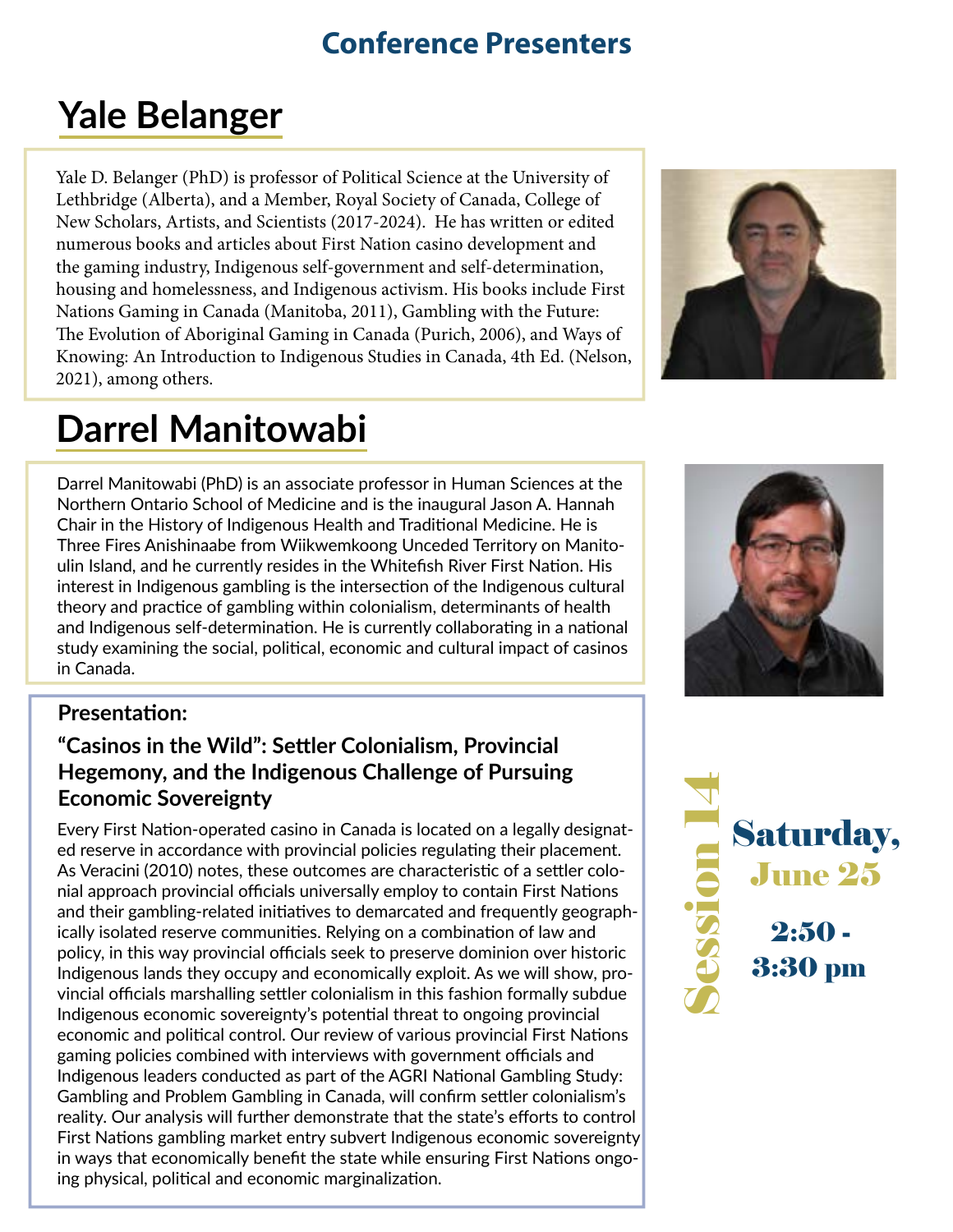# **Kate Bedford**



June 25 Saturday, S $\bigcirc$  $\boldsymbol{O}$  $\boldsymbol{O}$  $\bullet \blacksquare$ o  $\blacksquare$  $\blacksquare$ 62  $2:00 -$ 2:40 pm

Kate Bedford (PhD) is Professor of Law at the University of Birmingham. She is an interdisciplinary scholar with a background in political economy, international development, socio-legal studies, and gender/sexuality studies. In 2008, she began a project on the gendered political economy of gambling regulation, using commercial and non-commercial bingo to think in new ways about the regulation of everyday speculation. Funded by a large UK Economic and Social Research Council grant (ES/J02385X/1, A Full House: Developing A New Socio-Legal Theory of Global Gambling Regulation), she and a team of researchers explored bingo regulation around the world. Her second book, Bingo Capitalism: The Law and Political Economy of Everyday Gambling, was published by Oxford University Press in 2019. It was awarded the 2020 Hart-Socio-Legal Studies Association book prize and the 2020 International Political Economy book prize of the British International Studies Association. She co-edits the journal Critical Gambling Studies, with Professor Fiona Nicoll. She is currently researching the impact of Covid on alcohol and gambling regulation.

### **Presentation:**

# **Sumptuary Laws, Sumptuary Ethics, and Gambling: Lessons from the COVID-era.**

Covid has refocused academic and policy attention on the role of law and regulation in co-constituting essential goods and services. I seek to contribute to this conversation through a case study of COVID-era rules about gambling. In so doing, I deploy, and adapt, the sumptuary ethic: the belief that it is the right and proper function of government to regulate consumption and pastimes (including gambling) as a form of moral regulation (Hunt 1996, xi). According to Alan Hunt, although sumptuary law as such waned in the 17th and 18th Centuries in Europe, 'the sumptuary ethic remained intact long after the waning of sumptuary legislation" (Hunt 1996, 359). Moreover, at times of perceived crisis sumptuary law could resurface: the rationing introduced in the UK in 1941 included neo-sumptuary restrictions of conspicuous consumption (Hunt 1996, 373). This paper applies these insights to a range of Covid-era gambling law reforms. It identifies a puzzling paradox: the pandemic has reinvigorated efforts at moral regulation involving disapproval of some forms of gambling, while governments at varying levels have encouraged other forms of gambling to support post pandemic recovery. Sumptuary laws and ethics help us to make sense of this apparent paradox, while revealing the risks of neo-sumptuary approaches to gambling regulation.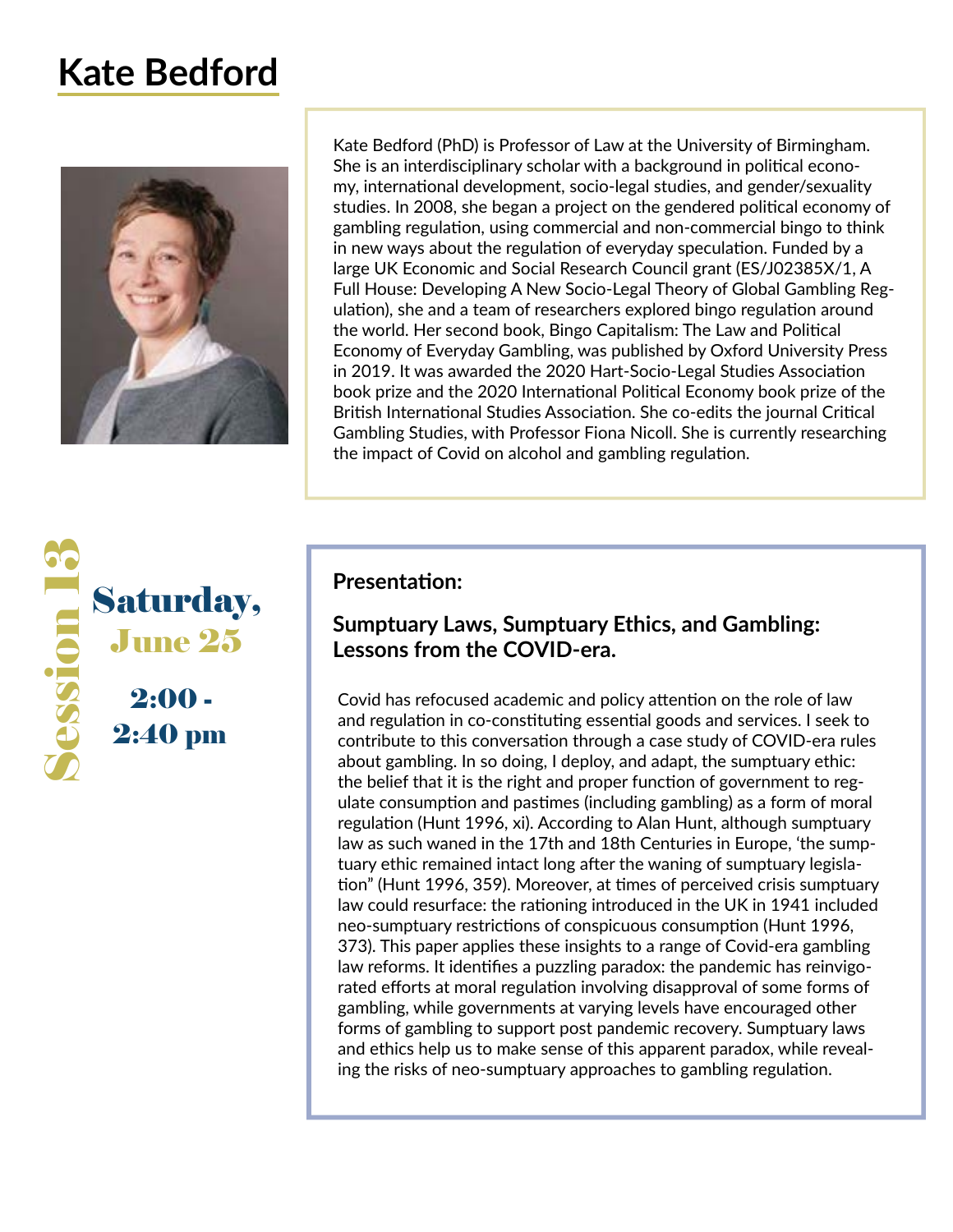# **Darren Christensen**

Darren R. Christensen received his PhD in psychology from the University of Canterbury, New Zealand. He has previously worked at the University of Arkansas for Medical Sciences and at the University of Melbourne examining the efficacy of contingency management as an adjunct treatment for substance use and gambling disorders. He has also worked for the Australian Gambling Research Centre developing harm minimization policies for the federal government. He is an associate professor in the Faculty of Health Sciences and a board of governors' research chair (tier II) at the University of Lethbridge. He is an honorary research fellow at the University of Melbourne and a senior research fellow sponsored by the Alberta Gambling Research Institute. His research includes evaluations of the effectiveness of harm minimization measures, investigations of opioid antagonist dosing on gambling urge, agonist dosing on opioid withdrawal, and the electroencephalographic and neural imaging correlates of gambling urge and behavior.



### **Presentation:**

# **Harm Minimization Training, Knowledge, and Behaviour of Canadian Casino Employees**

Casino employees regularly interact with problem and at-risk gamblers and thus have considerable potential to both prevent and reduce gambling-related harm. While harm minimization (HM) and responsible gambling (RG) are routinely espoused by the casino industry, the actual level of employee HM/RG training, knowledge and behaviour is unknown. The present study investigated this issue in the Canadian context by examining the employee surveys collected by the RG Check accreditation program (8,260 surveys from 78 Canadian casinos/racinos collected between 2011-2020). These surveys revealed that almost all casino employees do receive HM/RG training, but that the amount of training tends to be quite limited (one hour) except for supervisors, managers, and security personnel. Basic HM/RG knowledge among all employees appears adequate, although their understanding of probability appears weak. The most important consideration is whether this training and knowledge translates into meaningful HM/RG behaviour toward patrons. Most employees (83.1%) report engaging in at least one HM/RG interaction with a patron at some point during their employment (median length of 4 to 9 years), with security personnel reporting the highest rates. While positive, the frequency and proactive nature of these interactions is unknown, and thus, the overall impact on reducing gambling-related harm is also uncertain.

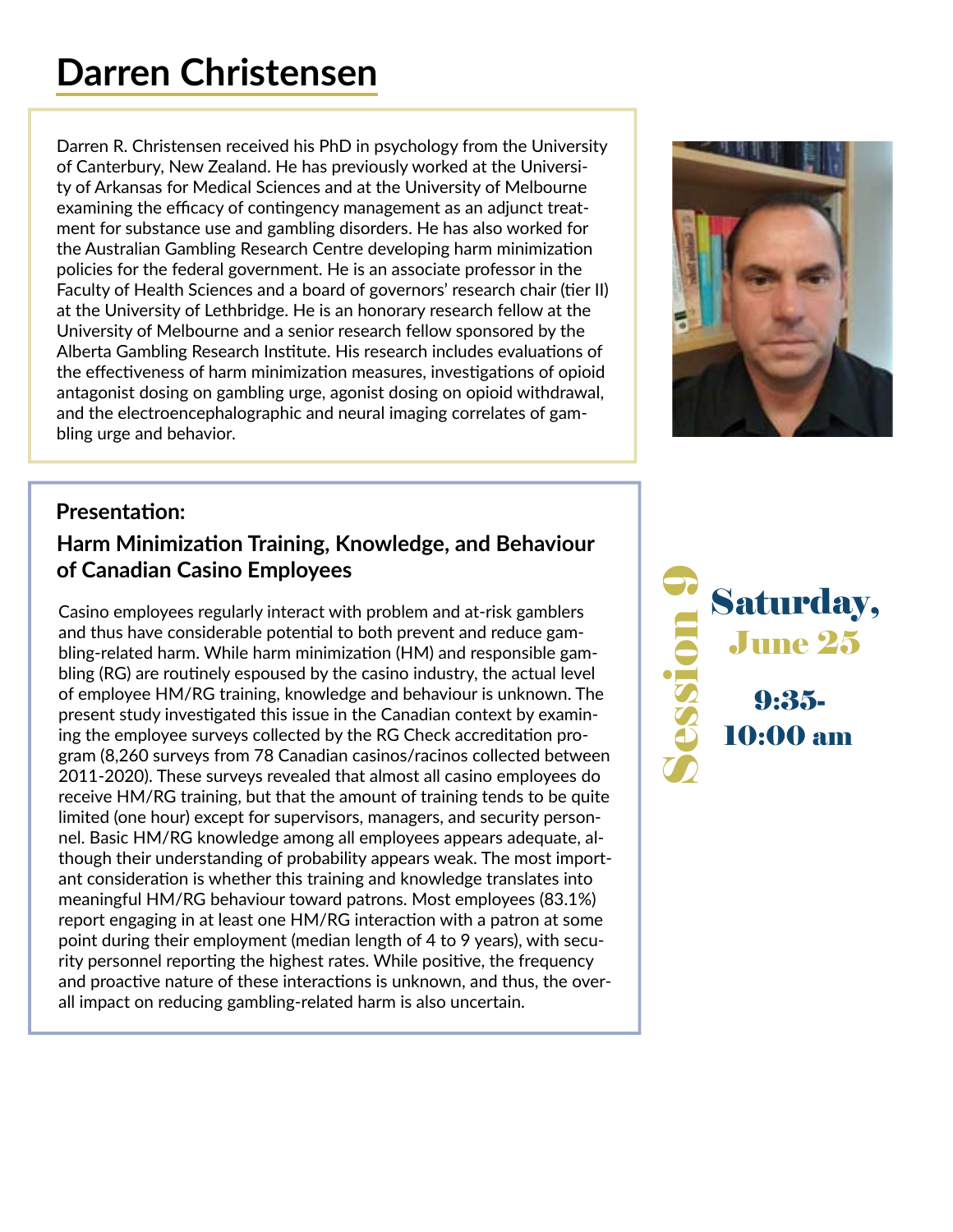# **Nikki Dowling**



Nicki Dowling (PhD) is a Professor at Deakin University in Australia, with an honorary position at the University of Melbourne. She is a registered clinical psychologist who has had considerable experience in the treatment of gambling problems in specialist gambling services. She has been an active researcher in the field of gambling studies for over 20 years and she has published nearly 200 articles and reports. Her area of research expertise is in the identification, prevention, and treatment of people with gambling problems and their affected others. Nicki is currently leading an innovative international program of research in mobile and online gambling intervention development and evaluation for gamblers and their affected others, which has demonstrable translational impacts.

### **Presentation:**

### **Just-in-Time Adaptive Interventions: Providing 'in-themoment' support for gamblers**

Just-In-Time Adaptive Interventions (JITAIs) are emerging "push" mHealth intervention designs that overcome many of the barriers to accessing face-to-face services. These interventions leverage mobile and wireless technologies to address dynamically changing individual needs by providing the type and amount of support required, at the right time, and only when needed. JITAIs are particularly well-suited to delivering interventions in addiction science, given the complex and dynamic nature of use episodes or lapses, as well as the presence of discrete but fluctuating antecedent states or events that can serve as triggers for intervention delivery. Given that few JITAIs have been developed to support changes in gambling behaviour, we developed a theoretically-informed and evidence-based gambling JITAI: GamblingLess: In-The-Moment. This app is designed to reduce the likelihood of unplanned gambling episodes by reducing urge intensity, enhancing self-efficacy, and lowering positive outcome expectancies. This presentation will describe the decisions, methods, and design tools we employed to develop GamblingLess: In-The-Moment, with a view to guiding addiction science researchers in the development of future JITAIs.

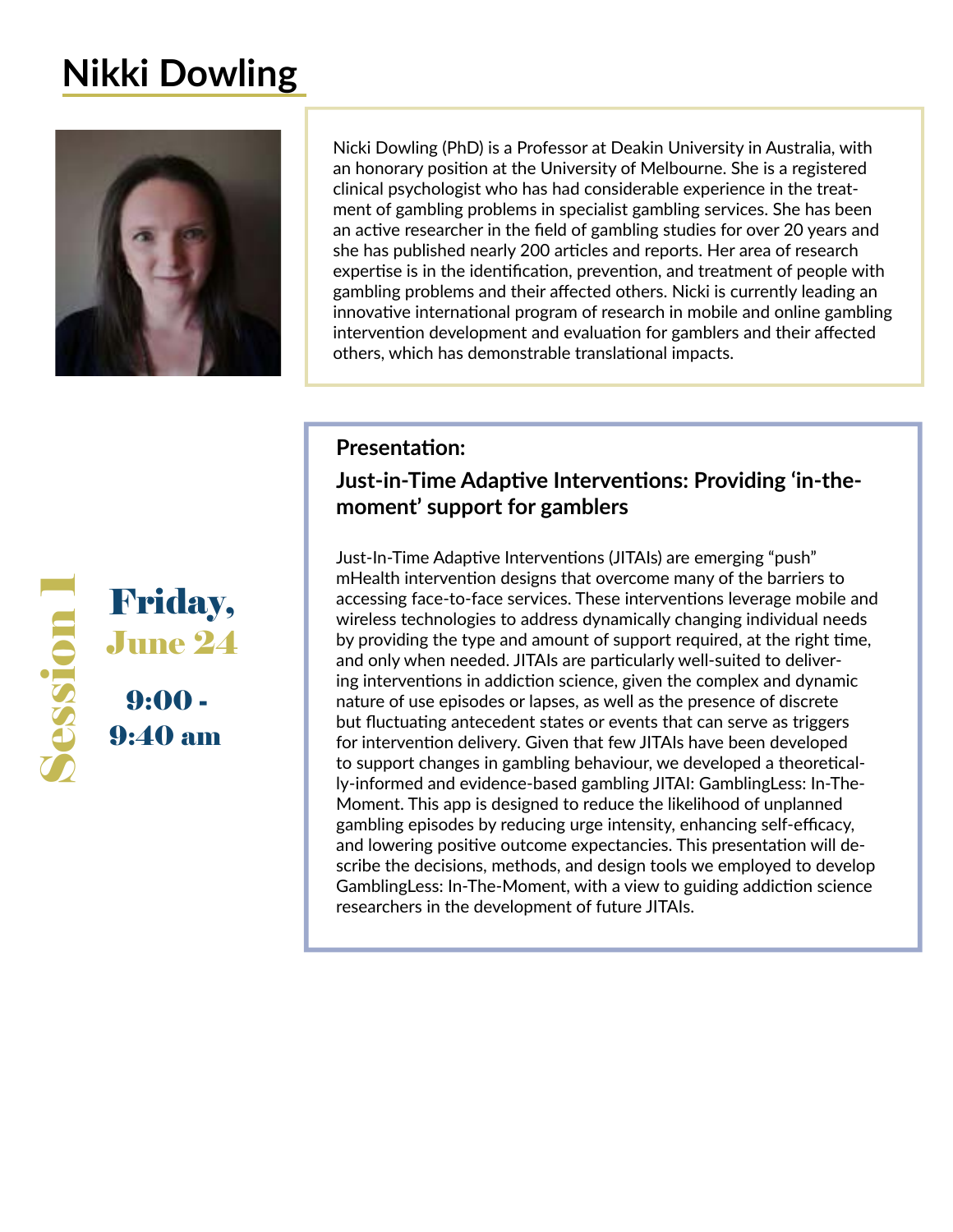# **Heather Gray**

Heather Gray (PhD) is Director of Academic Affairs at the Division on Addiction, Cambridge Health Alliance, a Harvard Medical School teaching hospital and Assistant Professor of Psychology in the Department of Psychiatry at Harvard Medical School. Dr. Gray studies the development of, and recovery from, addictive disorders. She has completed program evaluation to document how people change their lives after completing substance use disorder and wellness interventions. In collaboration with Internet and land-based gambling operators in the United States and internationally, Dr. Gray has studied how people respond to interventions designed to promote responsible gambling. She serves as Senior Editor of The BASIS, the Division on Addiction's flagship tool for sharing addiction science with the general public. Prior to joining the Division on Addiction, Dr. Gray earned a PhD in social psychology from Harvard University and completed a postdoctoral fellowship with the Boston University Health and Disability Research Institute.



# **Presentation:**

# **Who's responsible for responsible gambling? Exploring the impact of RG programs and gamblers' beliefs about responsibility for minimizing gambling harm**

Legal gambling opportunities are expanding and diversifying in jurisdictions around the world. Minimizing harm from expanded gambling opportunities will require united action from diverse stakeholders, including operators, decision makers, researchers, and healthcare providers. A common approach to minimizing gambling-related harm is the implementation of responsible gambling policies and programs. This first half of this presentation will review evidence regarding the safety, reach, and effectiveness of responsible gambling programs implemented by Internet- and land-based operators, with a focus on programs implemented in Massachusetts (GameSense, an onsite player education program; voluntary self-exclusion; and PlayMyWay, a voluntary budgeting tool). The second half will review survey research exploring how gamblers perceive responsibility for minimizing gambling-related harm, with a focus on the links between responsibility attributions and gambling beliefs and behaviors. This presentation will conclude with implications for prevention specialists, treatment providers, and operators.

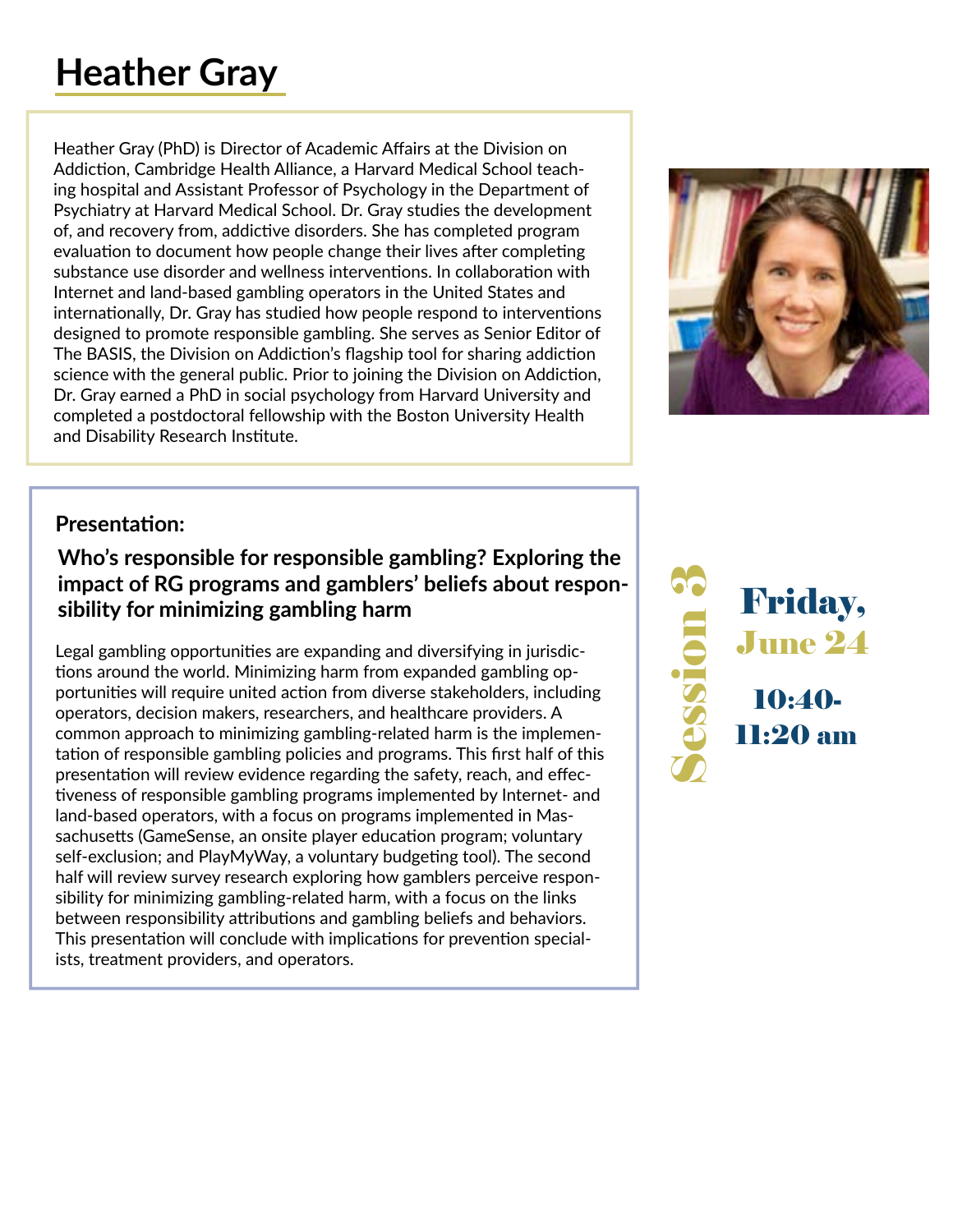# **Nerilee Hing**



Nerilee Hing (PhD) is a Research Professor (Gambling Studies) at CQUniversity in Australia, working with a team of researchers in its Experimental Gambling Research Laboratory. Previously, she was Director of Southern Cross University's Centre for Gambling Education and Research. Nerilee has been conducting research into gambling for over 25 years. Her research aims to inform policies and practices to reduce gambling-related harm for individuals, families and communities, and to increase the safe provision and consumption of gambling. Her research focuses mainly on gambling behaviour, online gambling, wagering, gambling marketing, risk factors for gambling harm, venue and policy interventions to reduce gambling harm, gambling in vulnerable populations, impacts of gambling on women, and gambling problems, stigma and help-seeking. She has published over 200 peer-reviewed manuscripts on gambling.



### **Presentation:**

### **Gambling, intimate partner violence and economic abuse against women: Insights from people with lived experience**

Quantitative studies have consistently shown strong links between gambling and intimate partner violence (IPV). However, little research has examined the context within which this violence occurs, drivers of this violence, and victims' experiences of coercive control linked to gambling. In addition, economic abuse to fund gambling has been largely unexplored. This presentation shares findings from an Australian study investigating the nature of the relationship between gambling and IPV against women. We interviewed 72 women with lived experience of IPV linked to gambling, as well as 39 service providers. Our analysis explored violence linked to a male partners' gambling; the interaction between women's gambling and their experiences of abuse, including their use of gambling venues to escape violence; and gambling-related economic abuse. It particularly considered how gambling interacts with gendered drivers of violence to increase the frequency and severity of IPV. The presentation also highlights some interventions that may help to reduce IPV linked to gambling and to assist those experiencing this abuse.

#### **Funding**

The research team acknowledges the financial and other support it received from Australia's National Research Organisation for Women's Safety (AN-ROWS) towards this research and, through it, the Australian Government and Australian state and territory governments. The views reported in this presentation are those of the authors and cannot be attributed to ANROWS or to the Australian Government, or any Australian state or territory government.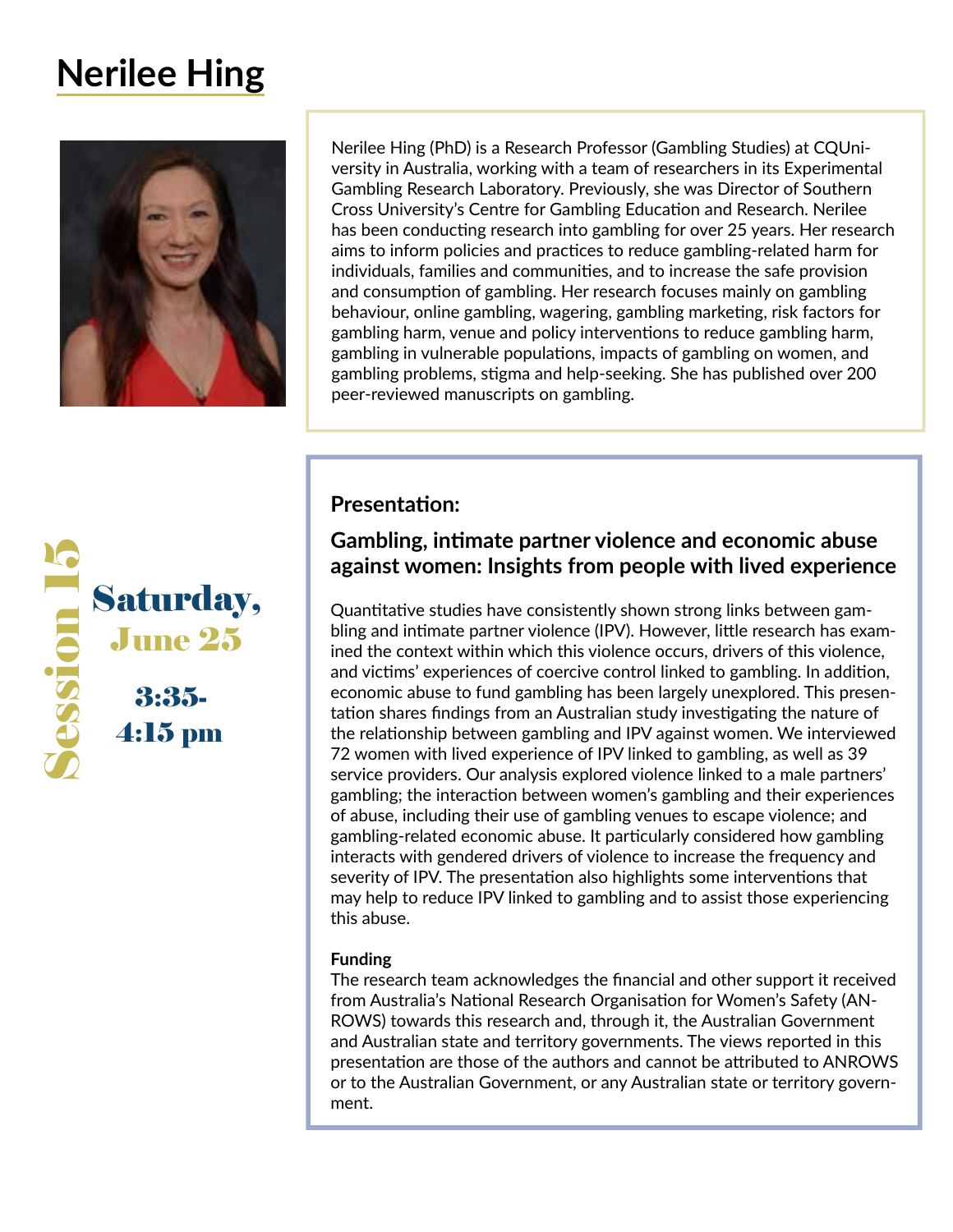# **Jakob Jonsson**

Jakob Jonsson (PhD) is a Swedish clinical psychologist and PhD with experience from problem- and responsible gambling since 1992. Jakob works at Sustainable Interaction, a private company specialized in problem- and responsible gambling (RG). He is affiliated to Karolinska Institutet. He was a member of the Swedish gambling studies research team 1996- 2003 and responsible for writing the in-depth report. He has written book chapters on problem gambling and research publications with focus on preventing gambling problems. He is a member of the advisory board of Swedish Longitudinal Gambling Study and wrote a report from an eleven-year follow-up of problem gamblers. Jakob was a member of the reference group to the ongoing re-regulation process of the Swedish gambling market. He has for many years worked as a consultant for gambling companies in Sweden and internationally with focus on RG and duty of care. Clinically he works with treatment for problem gamblers.



# **Presentation:**

# **New ideas in Harm minimization in gambling.**

Gambling disorder is a public health issue in many countries, and expectations that the gambling industry protects individuals from harm are increasing. This has started to show in gambling regulations, not only by requirement for responsible gambling measures for the industry, but also a requirement for duty of care for their customers. This presentation will focus on (mostly) new ideas in harm minimization for the gambling industry and regulators. It will cover registered play as a prerequisite for many measures, including player tracking systems and feedback to customers on gambling behavior. A special focus will be on contacting high consumers and customers scoring as problem gamblers on self-assessment. The results of having a central self-exclusion register will be presented. The possibility to have a central deposit system with mandatory limit setting will be discussed and a step-wise duty of care among other things.

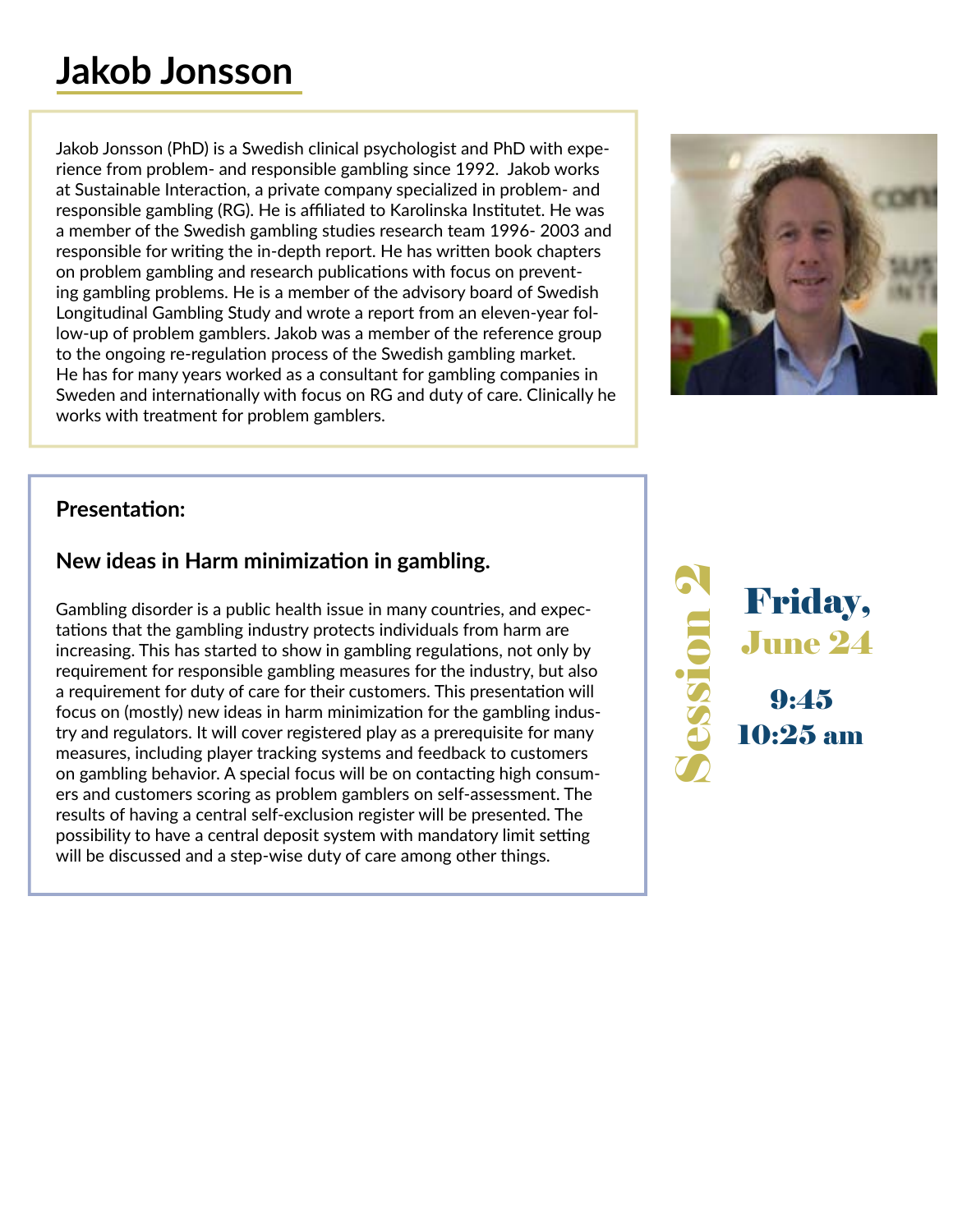# **Carrie Shaw**



Carrie A. Shaw (nee Leonard) (PhD) served as the Project Manager for the AGRI National Project (ANP) "Gambling and Problem Gambling in Canada: A National Study" until 2021. She is now the Senior Researcher at the Centre of Excellence in Responsible Gaming at the University of Gibraltar. Her research interests include cognitive and social individual differences, the role those individual difference factors play in erroneous belief formation and the role of erroneous beliefs in problem gambling. Dr. Shaw's recent publications include: "Gambling in Canada During the COVID Lockdown: Prospective National Survey"(2021),"Gambling Fallacies: Predicting Problem Gambling in a National Sample" (2021), "Fallacious beliefs: Gambling specific and belief in the paranormal" (2018), "The relationship between gambling fallacies and problem gambling" (2016), "Gambling Fallacies: What are they and how are they best measured?" (2015), and "Characteristics of good poker players" (2015)."

### **Presentation:**

### **Online gambling, and migration to online gambling, during the Canadian COVID Lockdown**

The COVID-19 pandemic and the responses used to mitigate the spread of the virus, such as social distancing and selective closure of non-essential businesses, have had far-reaching impacts. It has been reported that some of these impacts include changes in the areas of health, economics, and both social and recreational engagement. In many jurisdictions in-person gambling venues closed when other non-essential businesses did. These venues were closed across Canada during the nation-wide lockdown (Spring 2020). Yet, online gambling opportunities remained available, a historical first in Canadian gambling. As previously reported by the ANP team, there were quantifiable ramifications of this sudden forced abstinence from in-person gambling including the migration to online gambling for some individuals. Online gambling is reported to be a robust predictor for problematic gambling thus, the evidenced migration could lend to increased risk. Not all individuals migrated to online gambling however, so this study was designed to examine this migration phenomenon in greater detail. Specifically, this study aimed to disentangle what differentiated those who gambled online during the lockdown from those who did not. Pre-pandemic baseline data was provided by ANP online panel participants (n = 2,790), who were then re-surveyed during the nation-wide lockdown. During the lockdown period, nearly one-third of gamblers reported a complete cessation of gambling during the lockdown period. However, for those who reported engagement in legal gambling opportunities during this period about 17% of the sample reported migration to online platforms. It was found that gender, age, number of game types engaged in, problem gambling scores, and both tobacco and illicit drug use were factors that contributed significantly to the correct classification of online versus land-based gamblers. Moreover, it was found that age, number of game types engaged in, problem gambling scores, and the presence of a mental health disorder predicted migration to online gambling during the lockdown. COVID specific factors did not significantly contribute to these classification models, however, this may be due in part to the early onset of the nation-wide lockdown. Future waves of this study are planned to examine if these predictors are robust across time, if migrators maintain online gambling as part of their gambling platform repertoire post-lockdown, and if/how pandemic specific factors influence gambling engagement platform in subsequent phases of the study.

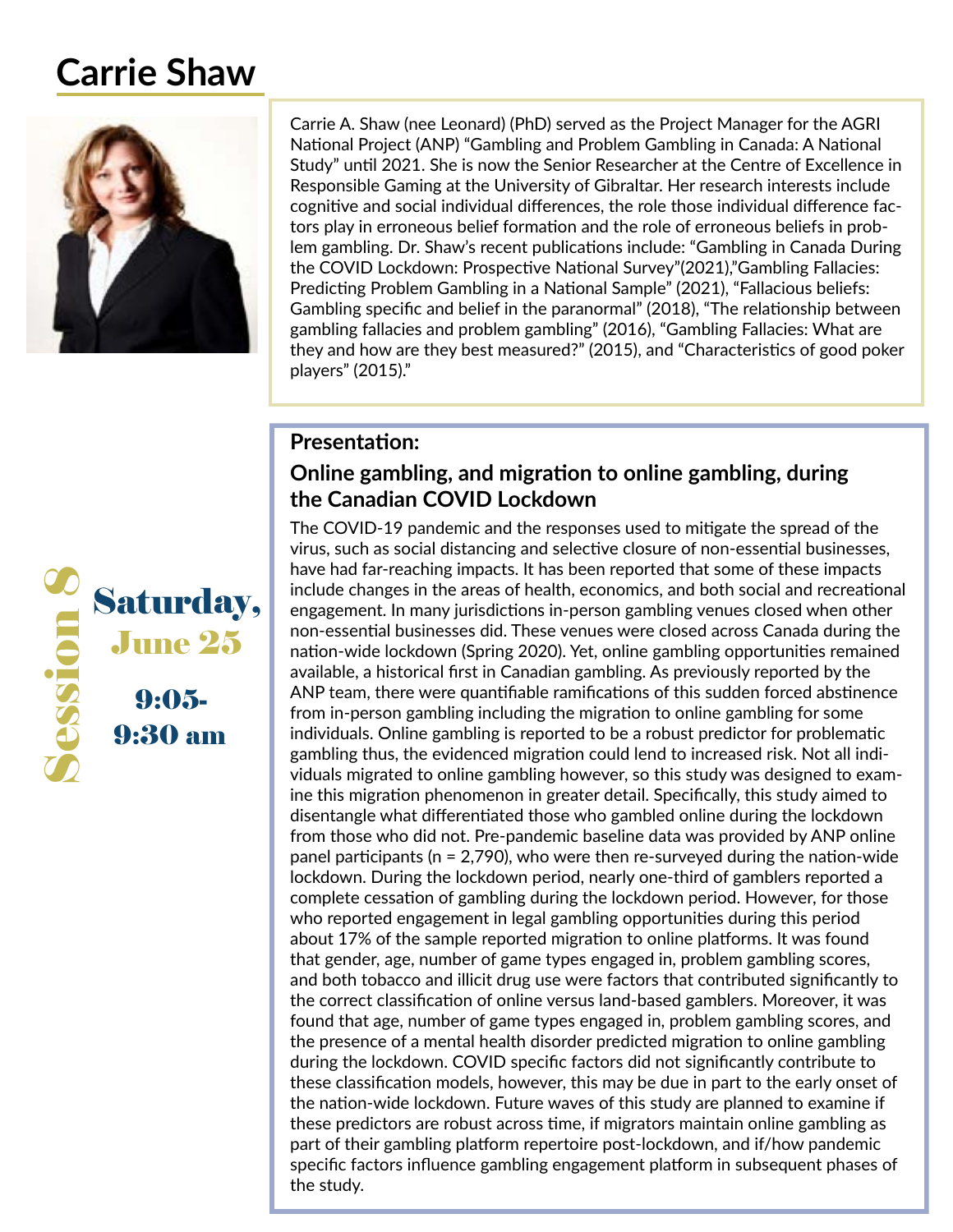# **Rhys Stevens**

Rhys Stevens is an academic librarian (Librarian III) at the University of Lethbridge Library in Lethbridge, Alberta. His primary responsibility is Librarian & Information Specialist for the Alberta Gambling Research Institute, a position he has held since 2001. He is also subject liaison librarian for Geography, Maps & Government Documents, Anthropology and Spatial/ Numeric Data. Over the course of his time as Institute librarian, he has had the opportunity to provide literature reviews and other research support for numerous Institute-related initiatives, most recently as a member of the research team for the Institute-funded national study of gambling and problem gambling in Canada.



# **Presentation:**

### **Canada's Provincial & Territorial Gambling Revenue 2020/21**

Year 2020/21 saw prolonged COVID-19-related venue closures across the country, which resulted in plunging net revenue and net income generated by gambling activities. The impact of these closures on specific gambling formats was, however, not uniform as several bucked the overall trend and experienced an uptick in growth. In his brief presentation, Mr. Stevens will explore current statistics related to revenue generated in fiscal 2020/21 from Canada's major commercial gambling formats and show how current and historical statistics are accessible from his Canadian Gambling Statistics (1970-2021) database.

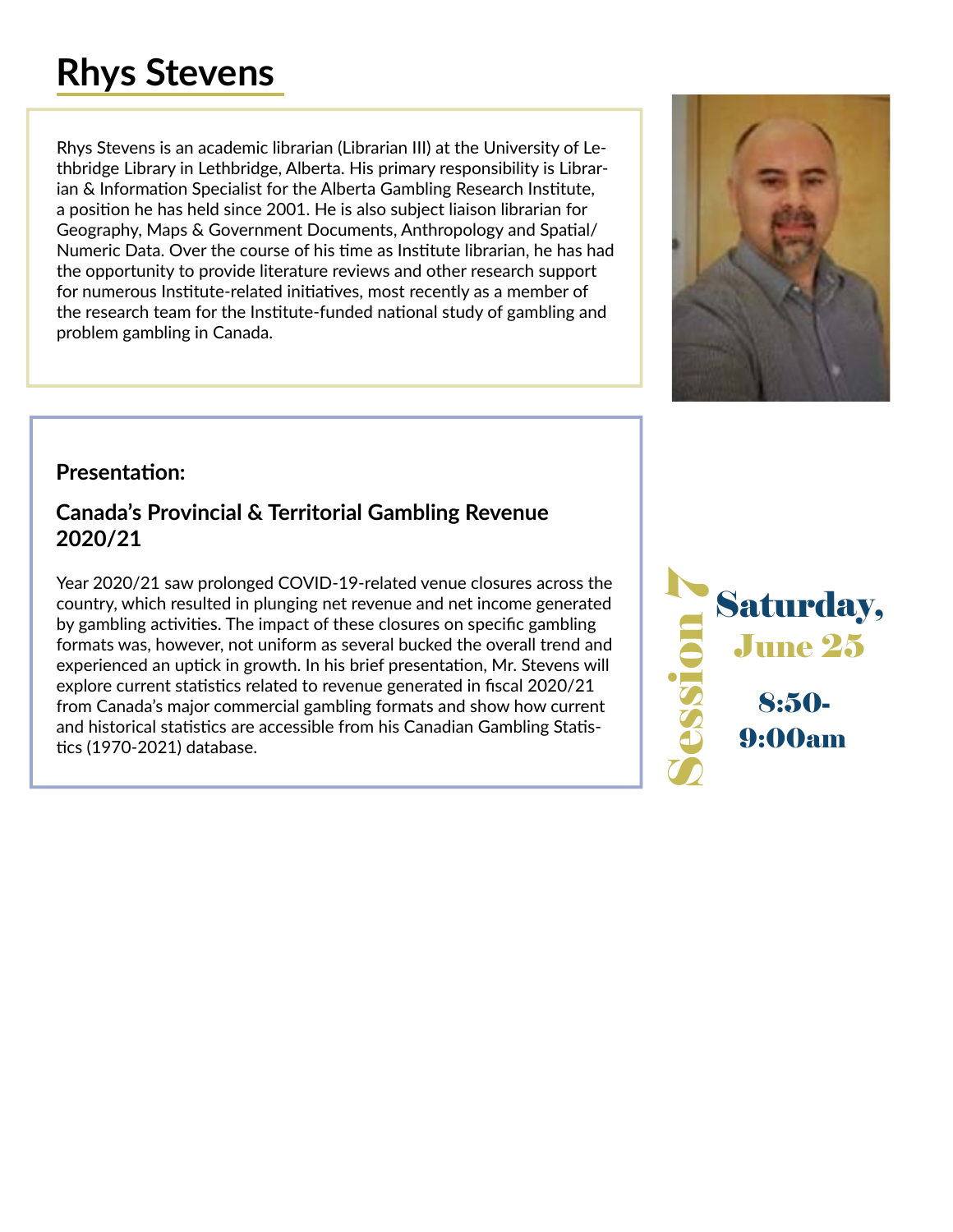# **Rachel Volberg**





Rachel A. Volberg is a Research Professor in the School of Public Health and Health Sciences at the University of Massachusetts Amherst and President of Gemini Research, Northampton, MA.

Dr. Volberg has been involved in research on gambling and problem gambling since 1985. She has directed or consulted on numerous gambling studies around the world, including national prevalence surveys in the United States, Australia, New Zealand, Great Britain, Norway and Sweden and longitudinal cohort studies in Australia, New Zealand and Sweden. She is currently the Principal Investigator on two major studies funded by the Massachusetts Gaming Commission, including the ongoing Social and Economic Impacts of Gambling in Massachusetts (SEIGMA) study and the completed Massachusetts Gambling Impact Cohort (MAGIC) study. Dr. Volberg is a leading authority in the areas of: the epidemiology of gambling and problem gambling, the etiology of problem gambling, measurement of gambling and problem gambling, co-occurrence of problem gambling and other disorders, and the socio-economic impacts of gambling. She has served as a consultant and advisor to governments and private sector organizations in Europe, Asia, and North America on issues relating to gambling research, policy, and service development. Dr. Volberg is highly published and has engaged in extensive service to the field as an advocate for problem gamblers and their families, as a journal reviewer and editor, and as a mentor of young scholars in the field.

# **The Social and Economic Impacts of a Resort-style Casino in Western Massachusetts**

In November 2011, an Act Establishing Expanded Gaming in the Commonwealth of Massachusetts was signed into law (Chapter 194 of the Acts of 2011). This legislation permits casinos and a slots parlor in Massachusetts under the regulatory auspices of the Massachusetts Gaming Commission (MGC). Section 71 of the Expanded Gaming Act requires the MGC to fund research to assist in understanding the effects of casino gambling in Massachusetts and minimizing the negative impacts. This presentation focuses on the social and economic impacts associated with the construction and first year of operations of MGM Springfield, a resort-style casino located in the downtown area of the region's largest city. Economic impacts include the geographic distribution of construction and operational spending and employment, the recapture and reallocation of patron expenditures, and the impact of the casino on lottery sales and local real estate values. Based on targeted population surveys carried out before construction of the casino and one year after it opened, social impacts include changes in attitudes toward gambling, gambling participation, problem gambling prevalence and awareness of problem gambling services in the host and surrounding communities. The goal is to improve understanding of the balance of impacts identified in Western Massachusetts in the first year after the opening of MGM Springfield.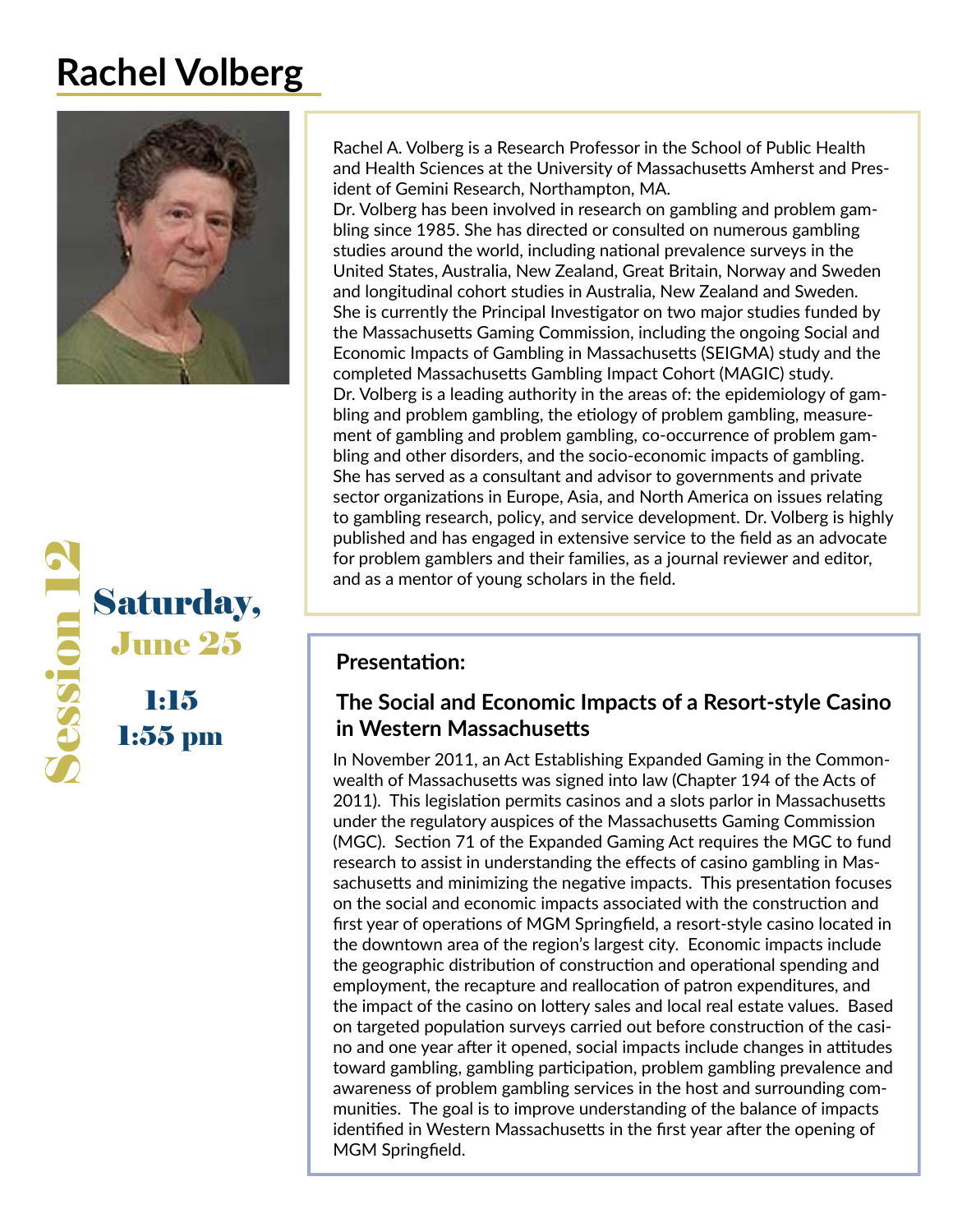# **Robert Williams**

Robert Williams (PhD) is a professor in the Faculty of Health Sciences, University of Lethbridge, in Lethbridge, Alberta, Canada and also a Research Coordinator for the Alberta Gambling Research Institute. Dr. Williams teaches courses on gambling; provides frequent consultation to government, industry, the media, and public interest groups; and regularly gives expert witness testimony on the impacts of gambling. Dr. Williams is widely published and is a leading authority in the areas of: prevention of problem gambling, the etiology of problem gambling, online gambling, the socioeconomic impacts of gambling, the proportion of gambling revenue deriving from problem gamblers, the prevalence and nature of gambling in Aboriginal communities, and best practices in the population assessment of problem gambling. He is also the Team Lead for the AGRI National Project.



# **Presentation:**

# **AGRI National Project (ANP): Overview and Update**

Comprehensive national investigations of gambling have been conducted in many countries, but not Canada. The ANP addresses this deficit with the aid of a large multi-disciplinary, multi-university, AGRI-based team of researchers combined with co-funding from the Canadian Consortium for Gambling Research, the Canadian Centre for Substance Abuse and Addiction, and Gambling Research Exchange Ontario. The three research elements to this investigation are a national Statistics Canada Survey of 28,000 Canadians in 2018; a national two-year Online Panel cohort of 10,000 Canadians in 2018 and 2019; and Independent Corroborating Investigations in 2019 in the form of key informant interviews of major provincial stakeholders and indigenous leaders, large-scale surveys of casino patrons and employees; and an online survey of people in treatment. This presentation will give a brief overview of the ANP, results to date, and availability of data deriving from the ANP.

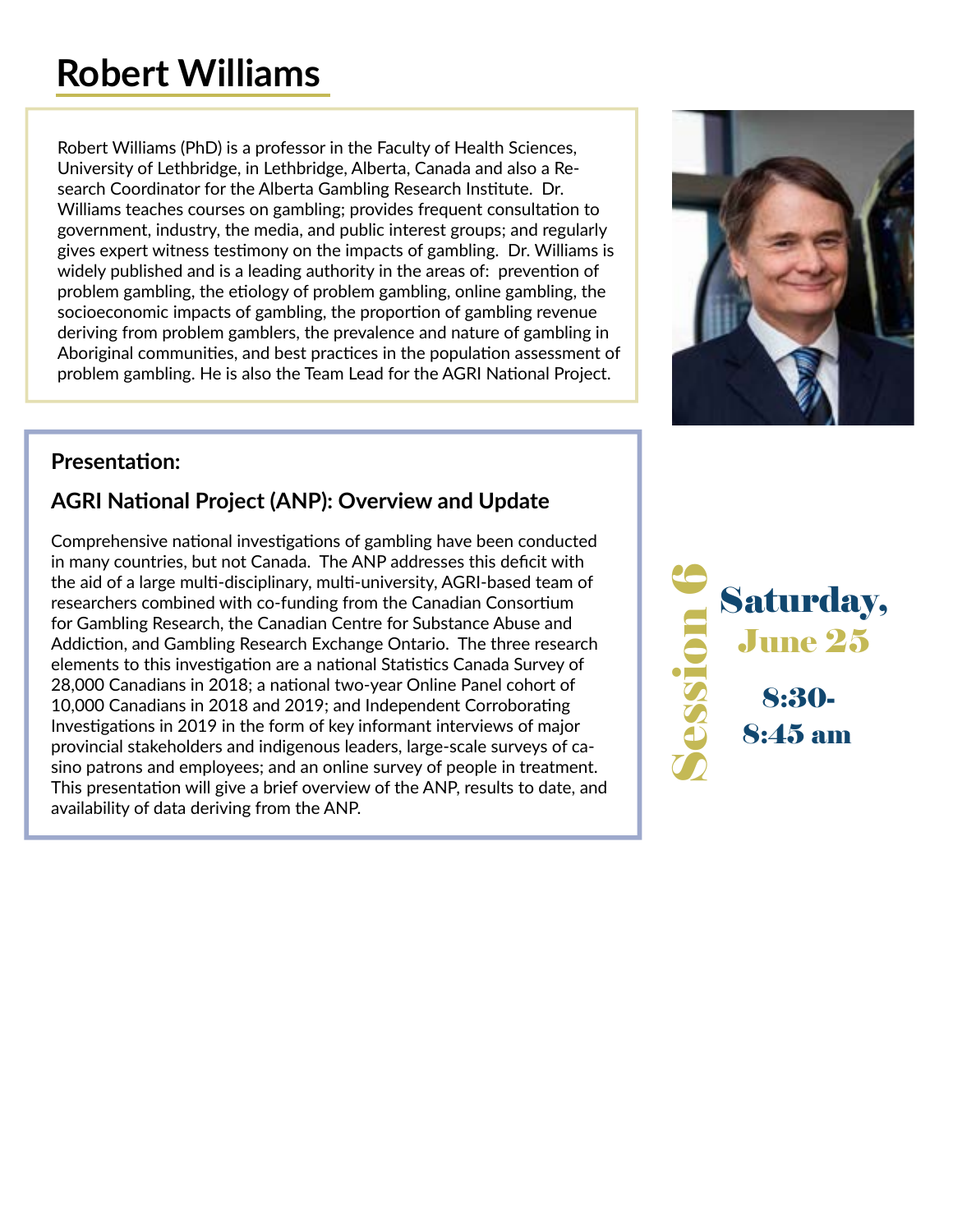# **Matthew Young**





Matthew M. Young (PhD) is Director of Research and Evidence Services at Greo, Senior Research Associate at the Canadian Centre on Substance Use and Addiction (CCSA), and an Adjunct Research Professor of Psychology at Carleton University in Ottawa. Matthew has been working in the field of gambling, substance use and addiction for over 20 years. He has served on numerous domestic and international advisory committees overseeing the monitoring and surveillance of addictive behaviours. Before joining Greo, Matthew spent 12 years at the Canadian Centre on Substance Use and Addiction leading their substance use epidemiology research activities. Matthew has extensive experience studying gambling-related harms and did his doctoral work investigating craving among people who gamble. He also, along with Dr. David Hodgins, co-chaired of the scientific committee who led the first large scale, international project to develop lower risk gambling guidelines.

### **Presentation:**

# **Low Risk Gambling Guidelines**

Advice about how to gamble "responsibly" is widely promoted in many jurisdictions. However, until now, there has been no evidence-based, specific advice for people who gamble who want to reduce their risk of gambling harms. In 2016, the Canadian Centre on Substance Use and Addiction began the first large scale international, comprehensive, multimodal project to develop evidence based Lower-Risk Gambling Guidelines (LRGGs). Borrowing the same collaborative, evidence-driven approach used to develop the nation's Low Risk Alcohol Drinking Guidelines, the LRGG initiative produced a set of workable, evidence-based quantitative limits on gambling behaviour to help people make informed decisions about their gambling. This project included collaboration with researchers in eight other countries, analysis of epidemiological data from over 60,000 people who gamble, consultation with a pan-Canadian, multi-sectorial advisory committee made up of over 20 members, input from over 10,000 people who gamble via a national online survey, and qualitative data obtained from focus groups and interviews. This presentation will describe key deliverables from the LRGG project including the lower-risk limits for expenditure, frequency and number of types of games. It will also present a self-assessment quiz, a suite of posters and other knowledge mobilization tools that are freely available to those who wish use or promote the guidelines (www.gamblingguidelines.ca).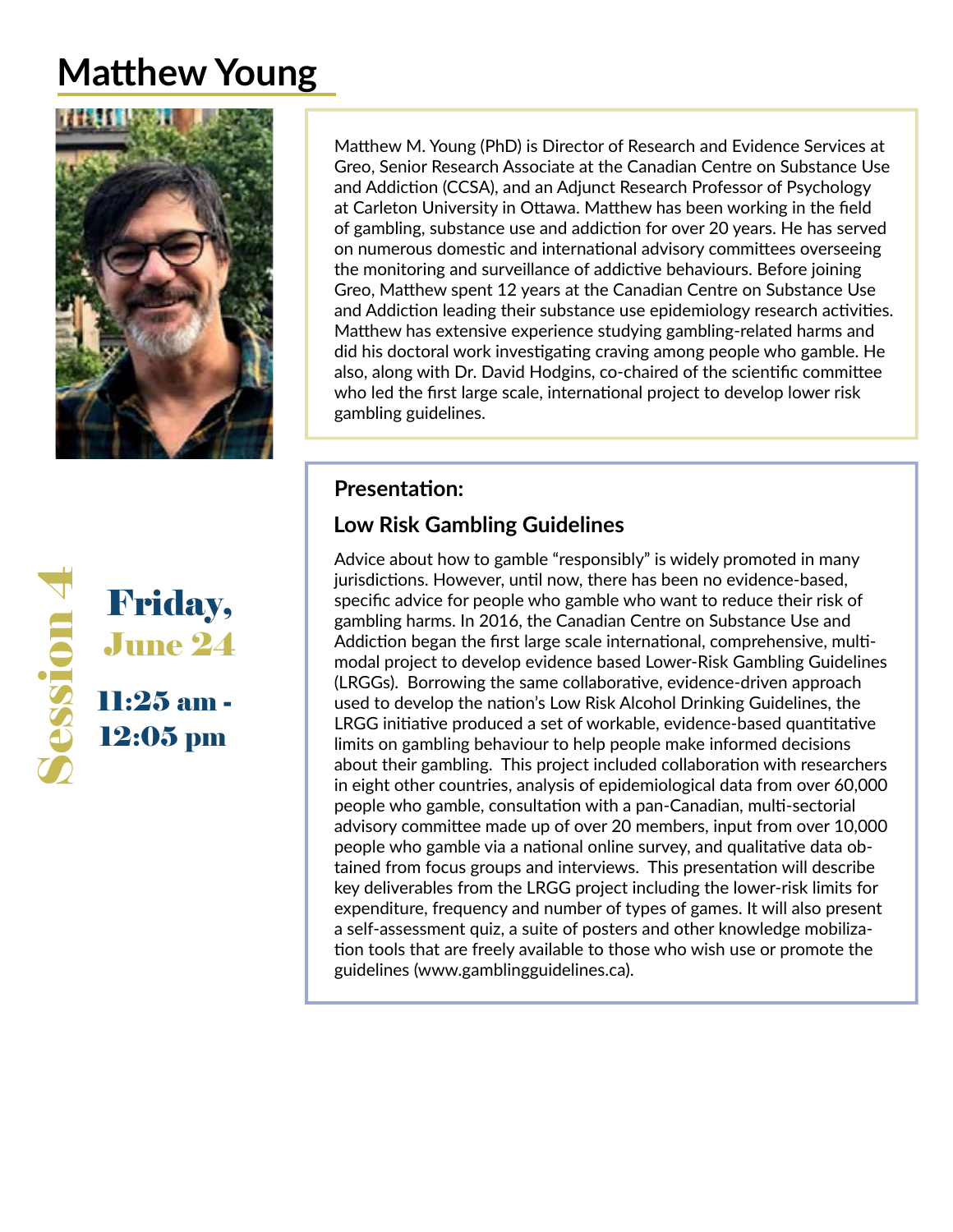# **Concurrent Session Presenters**

# **Sean Wilcox**

Bio on the Way



#### **Presentation:**

### **A History of the Medical Model of Problem Gambling**

By applying Foucault's genealogical approach, this paper understands the ascension of the medical model of problem gambling as a happenstance and contingent effect of a new form of social control (biopower). The investigation reveals the cumulative effect of some of the heterogeneous components surrounding the medical model's creation: discourses, institutions, laws, regulatory decisions, administrative measures, scientific propositions, philanthropic, moral, and philosophical arguments. In the process, it becomes apparent that the medical model is an effect of a form of control which is embedded in the population itself as a norm, and follows the blueprint of confessional discourse. This power is disciplining individual bodies and regulating populations towards normality by making problem gamblers critically examine themselves and discursively reveal the results. However, present subjectivity for problem gamblers i.e. how they understand themselves and how they are understood by those who would improve them, is an effect of the type of power contained in the confession as well. A certain form of subjectivity is created by admitting 'I am powerless over gambling.' While the language problem gamblers use to describe themselves is a mere effect of power, it nevertheless determines how they think of themselves and their relationship with gambling.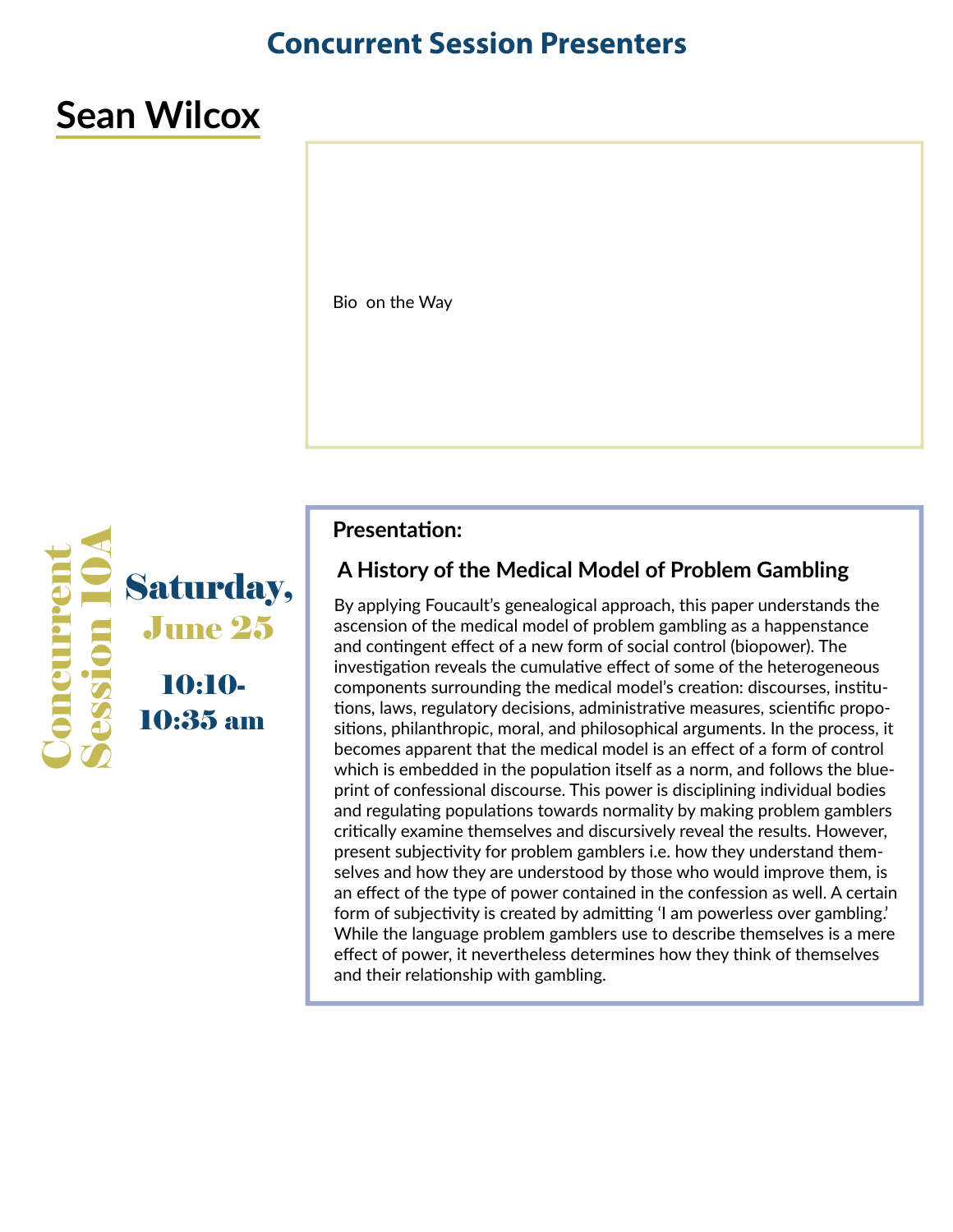# **Concurrent Session Presenters**

# **W. Spencer Murch**

Spencer Murch (PhD) is a cognitive psychologist specializing in behavioural addictions. Dr. Murch is primarily interested in understanding the harmful aspects of modern electronic gambling formats like slot machines and eCasino apps. Dr. Murch obtained his PhD from The University of British Columbia in 2020, where he examined the structural characteristics of modern slot machines, and people's experience of immersion in gambling activities. In his current role as a Horizon Postdoctoral Fellow at the Concordia Research Chair on Gambling Studies, Dr. Murch is working to identify behavioural markers of problem gambling in large datasets involving online gambling transactions. His primary research interests include cardiac psychophysiology, real-world eye tracking, and statistical modelling for gambling behaviour."



### **Presentation:**

**Machine Learning for Discovery and Prevention: Identifying behavioural markers of self-reported gambling problems in France and Quebec**

Gambling activities are rapidly migrating online. Current efforts aimed at creating personalized tools to prevent online gambling problems depend on the development of algorithms to accurately detect at-risk people. Users of licensed gambling platforms in France and Quebec completed the Problem Gambling Severity Index (PGSI), and agreed to release their online gambling data for the previous year. Using indicators of participants' gambling behaviour across various activities, we explored whether machine learning algorithms could accurately classify participants at high-risk (PGSI 8+) and moderate-to-high-risk (PGSI 5+) of experiencing gambling-related harms.

In France, our models using Support Vector Machine algorithms showed excellent overall performance, accounting for 87.70% and 83.20% of the total areas under their respective receiver operating characteristic curves (AUC). In Quebec, the PGSI 5+ and 8+ models used Random Forest algorithms, and showed similar performance (PGSI  $5+ = 84.33\%$ ; PGSI  $8+$ = 82.52%). In each model, we identified a range of decision thresholds at which a majority of at-risk and lower-risk participants were correctly classified. The most important predictors in these models related to the frequency and variability of participants' betting behaviour, as well as two indicators of loss chasing.

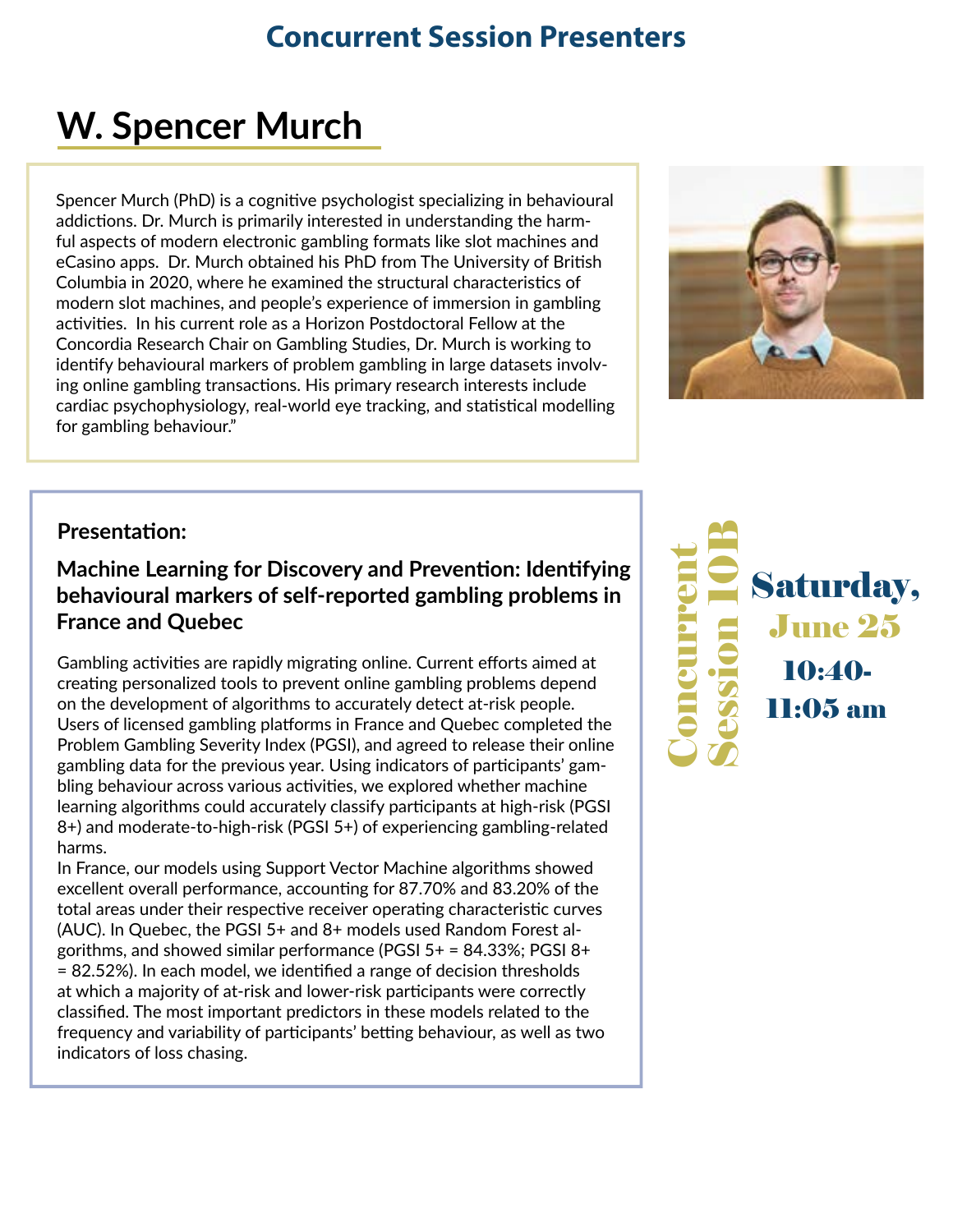# **David Baxter**



David Baxter is an AGRI Graduate Scholar who has been engaged with gambling research for five years, first as Information Specialist at Greo and currently as a Political Science Master's student at the University of Alberta. Using his skills as a professional librarian, he employs mapping review techniques to examine broad trends in gambling research with a focus on grey literature: hard-to-find research published as reports rather than journal articles and books. He is a co-author of the forthcoming book Integrity and Disciplinarity in Gambling Research with Fiona Nicoll, Murat Akçayır, and Mark Johnson. Always eager to apply his knowledge and skills in new domains, David will be beginning his legal education at Lakehead University's Bora Laskin Faculty of Law in September 2022.



# **Presentation:**

## **Gambling researchers' experiences producing research published as grey literature**

A significant portion of gambling research is published outside of academic journals and books, including government or institute reports. Referred to as "grey literature", such research often addresses important policy-relevant questions. Despite this, its quality and researchers' motivations for producing it have not been investigated. We conducted in-depth interviews with 23 gambling researchers from five countries who shared their opinions on the relative quality of grey literature, funding, and their experiences producing it. The most common view was that academic and grey gambling research both vary widely in quality and are comparable overall. Some participants held that journal articles had higher quality standards, while others held that their most rigorous research publications were grey reports. Higher levels of funder involvement in grey research were variously described positively, negatively, and neutrally. Many agreed that Research Council funding is ideal, but grey research is a more accessible source for funding. Some also see it as a greater opportunity to positively impact gambling policy. Although it does not receive as much career recognition, gambling researchers have developed creative solutions to disseminate and demonstrate the impact of their grey research.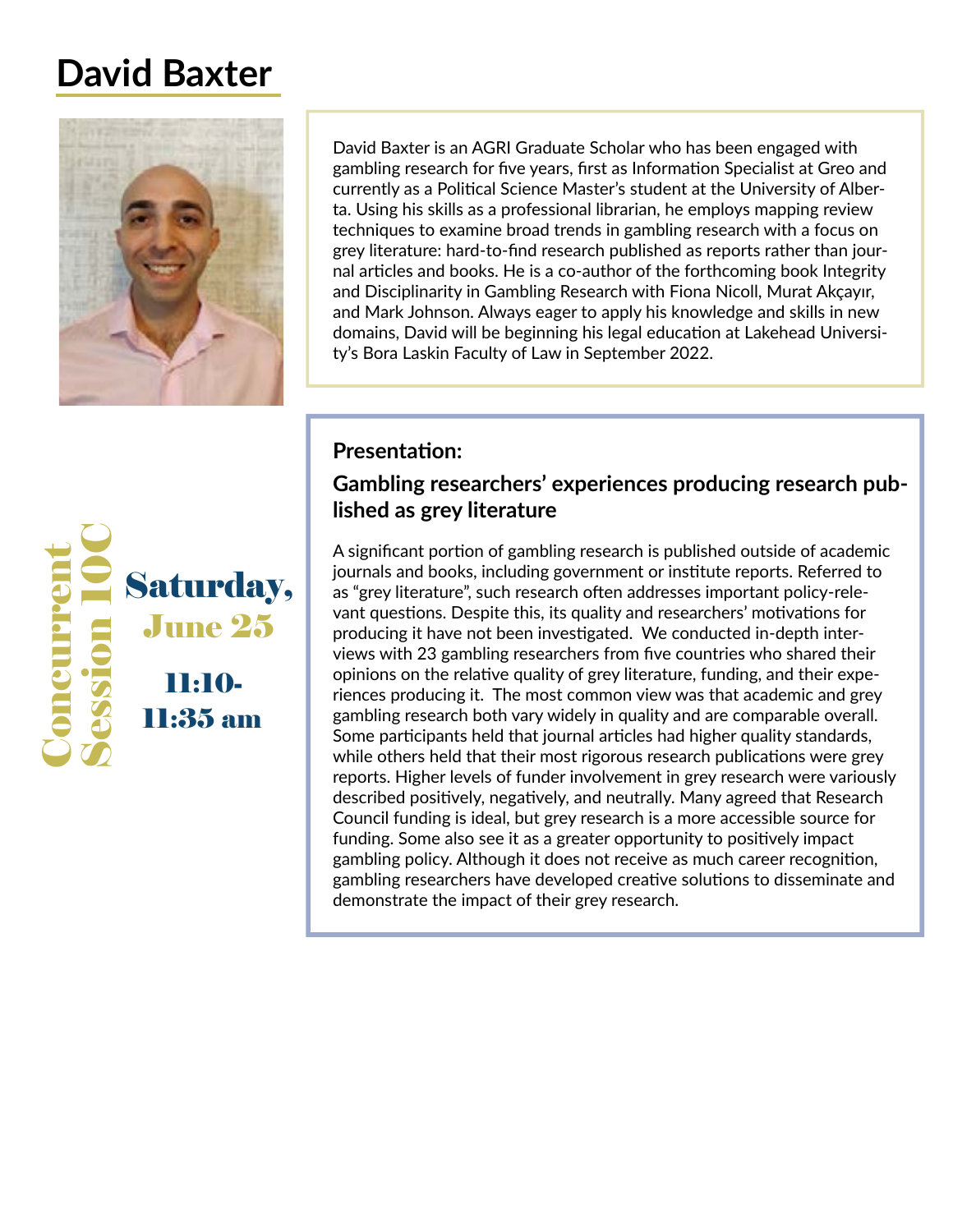Bio on the Way

### **Presentation:**

# **Garbage in, garbage out? Improving the quality of behavioral addiction data from panel and crowdsourced samples.**

The use of crowdsourced and panel survey data in gambling and broader behavioral addiction research has become widespread. However, the validity of data obtained from newer panels such as Qualtrics has not been extensively evaluated and has been criticized for being of potentially low quality. Reviews of gambling literature suggest that most researchers use few measures to improve the quality of their collected data. We present data from a panel sample focusing on the behavioral addiction of video gaming, which has seen an increased focus from gambling researchers due to the proliferation of gambling features in video games. The data is based on 600 regular video gamers (gaming at least one hour per week, every week, for the past three months), recruited via Qualtrics in Canada, to evaluate the quality of data obtained for Qualtrics's internal data screening process and to demonstrate an implementation of best practices for maximizing crowdsourced/panel data quality.

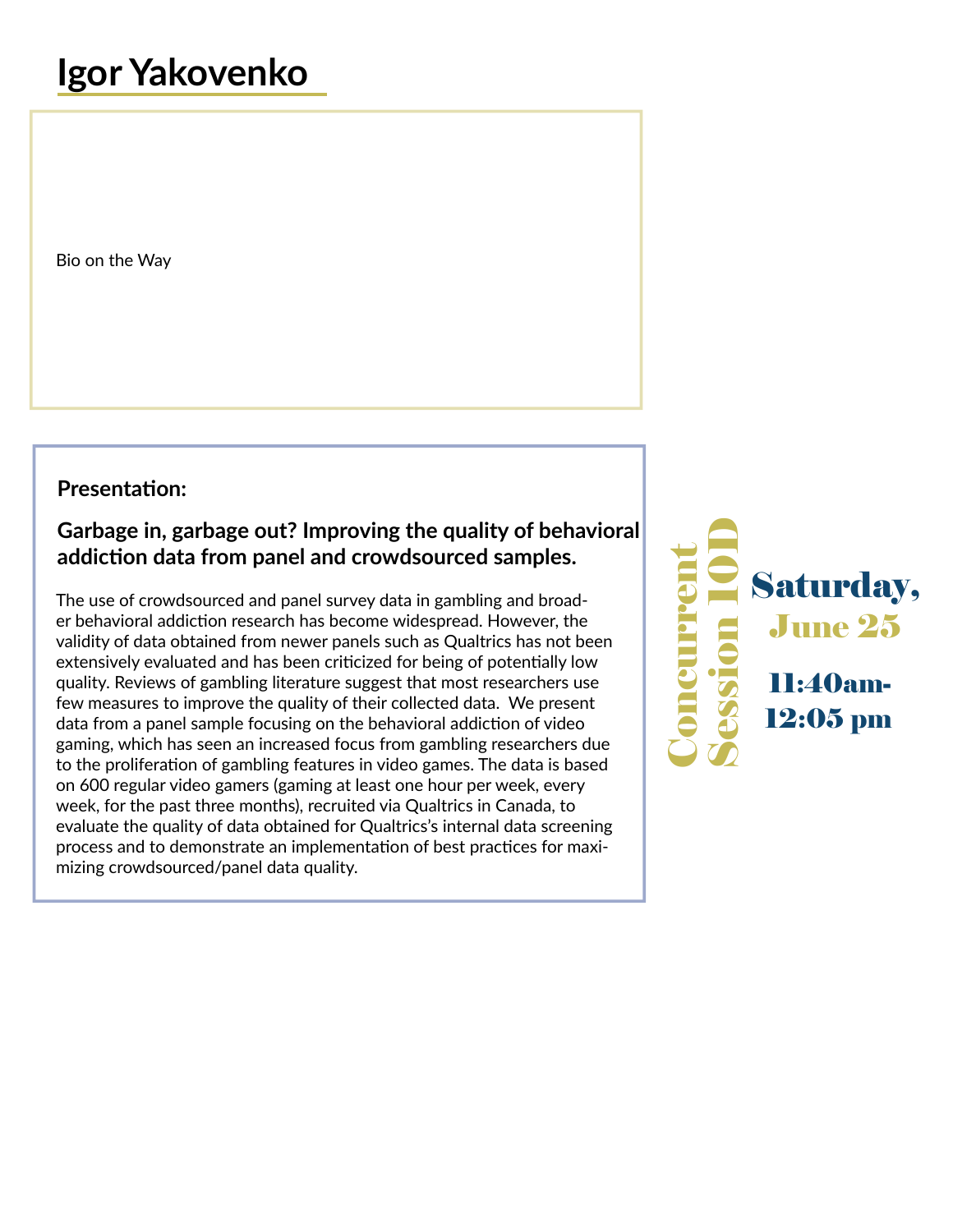# **Mark Johnson**



Mark R Johnson (PhD) is a Lecturer (Assistant Professor) in Digital Cultures in the Department of Media and Communications at the University of Sydney, having previously been a Killam Postdoctoral Fellow at the University of Alberta. Dr. Johnson's research on gaming and gambling has been published in journals including "International Gambling Studies", "Information, Communication and Society," "New Media and Society", and "Games and Culture". He is also an independent game designer best known for the roguelike "Ultima Ratio Regum", an invited judge on New York University's annual Generative Design in Minecraft AI competition, and a current board member of the Digital Games Research Association.

# **Presentation:**

### **So, you're a gambling researcher who wants to study computer games? Five tips for tackling the field.**

Digital gambling and digital gaming are increasingly converging through multiple phenomena. Gambling researchers are thus increasingly studying digital games, yet unfortunately struggling to do so properly. Publications in these areas are full of broad, general and sweeping comments about digital gaming showing little awareness of the field. Gambling studies papers on gaming also often "reinvent the wheel" by proposing simplistic or reductionist models for phenomena analysed by game scholars for decades. A striking number of trivial mistakes regarding specific games also continue to find their way into gambling research papers, even those published in the most elite journals. This is a serious issue for many reasons. It undermines the legitimacy of these articles; it turns games researchers away from engaging with gambling scholars; it omits decades of computer game scholarship that would massively assist scholars' enquiries and save them time; and, perhaps most damningly, it strongly suggests that the authors actually know very little about the topic they claim to be addressing. In this talk I will explore these issues, their solutions, what it means for gambling studies' interests in digital gaming. Specifically, I will offer five pieces of advice for gambling scholars starting to work in this domain, highlighting valuable journals, resources, and research methods, that would assist in studying and understanding digital games. I will conclude by emphasizing the potential of a fusion between gambling and game studies, highlighting examples of leading work at this intersection, and discussing where such cross-disciplinary work could take us in the future.

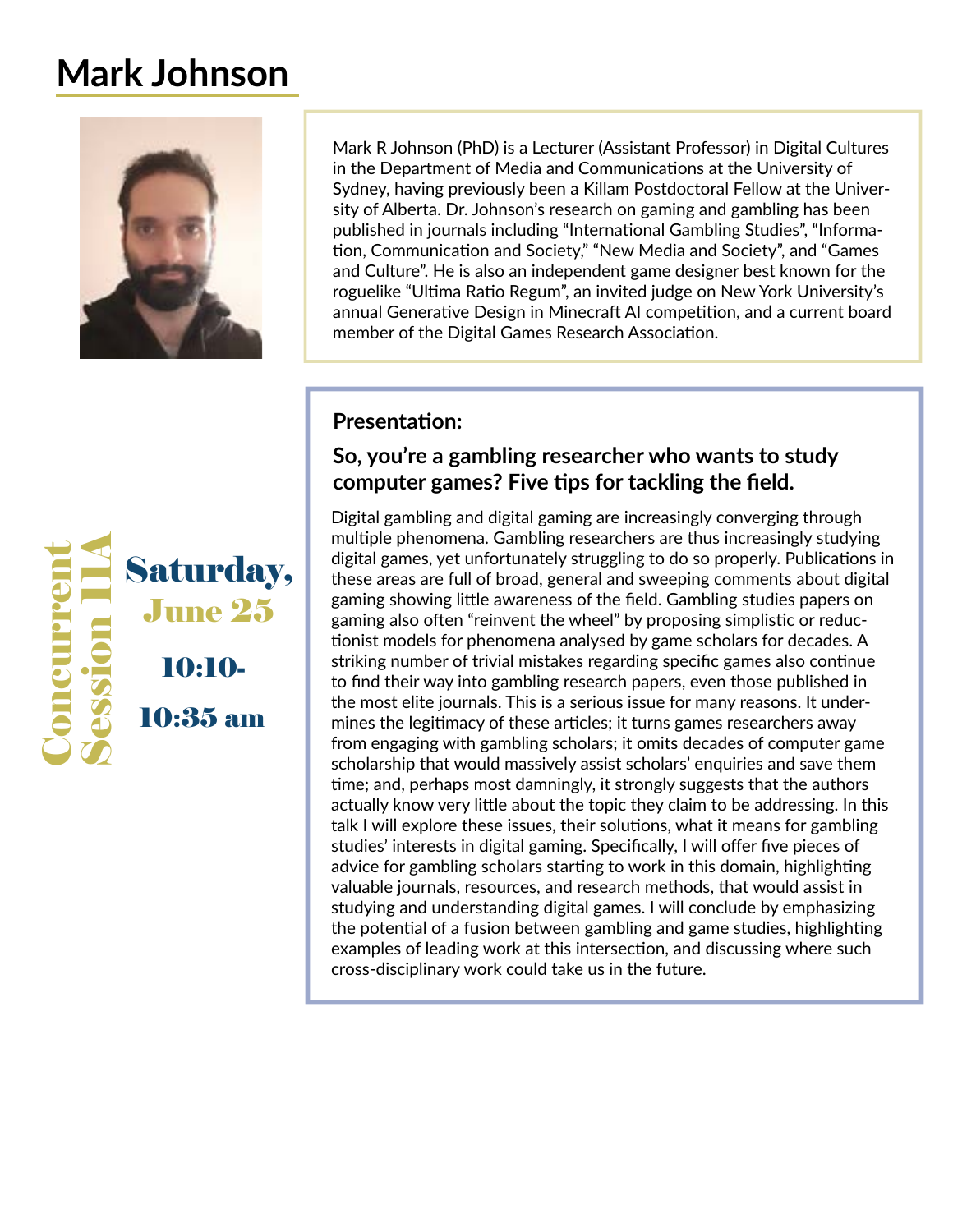# **Magaly Brodeur**

Bio on the Way

### **Presentation:**

## **Gambling and the COVID-19 Pandemic in the Province of Quebec (Canada): A Mixed Methods Study**

The COVID-19 pandemic has had a major impact on the gambling sector. To enforce public health restrictions, since the beginning of the pandemic, the government of the province of Quebec (Canada) temporarily suspended and reopened several gambling activities (casinos, lotteries, etc.). The objective of this study was to draw a portrait of the impacts of the COVID-19 pandemic and public health measures on gamblers and to learn more about their experiences during the pandemic in the province of Quebec.

This study used a sequential explanatory mixed-method design. Phase 1 was a cross-sectional online survey of Quebec residents who were 18 years of age or older and had gambled at least once in the previous 12 months. Phase 2 was a qualitative study involving semi-structured interviews with gamblers and their family members. The protocol for this study, funded by the Quebec Ministry of Health and Social Services, was published in BMJ Open. This study is one of the first mixed studies at the international level to focus on the impacts of the COVID-19 pandemic on gambling. This study will provide a better understanding of gamblers' experiences during the pandemic.

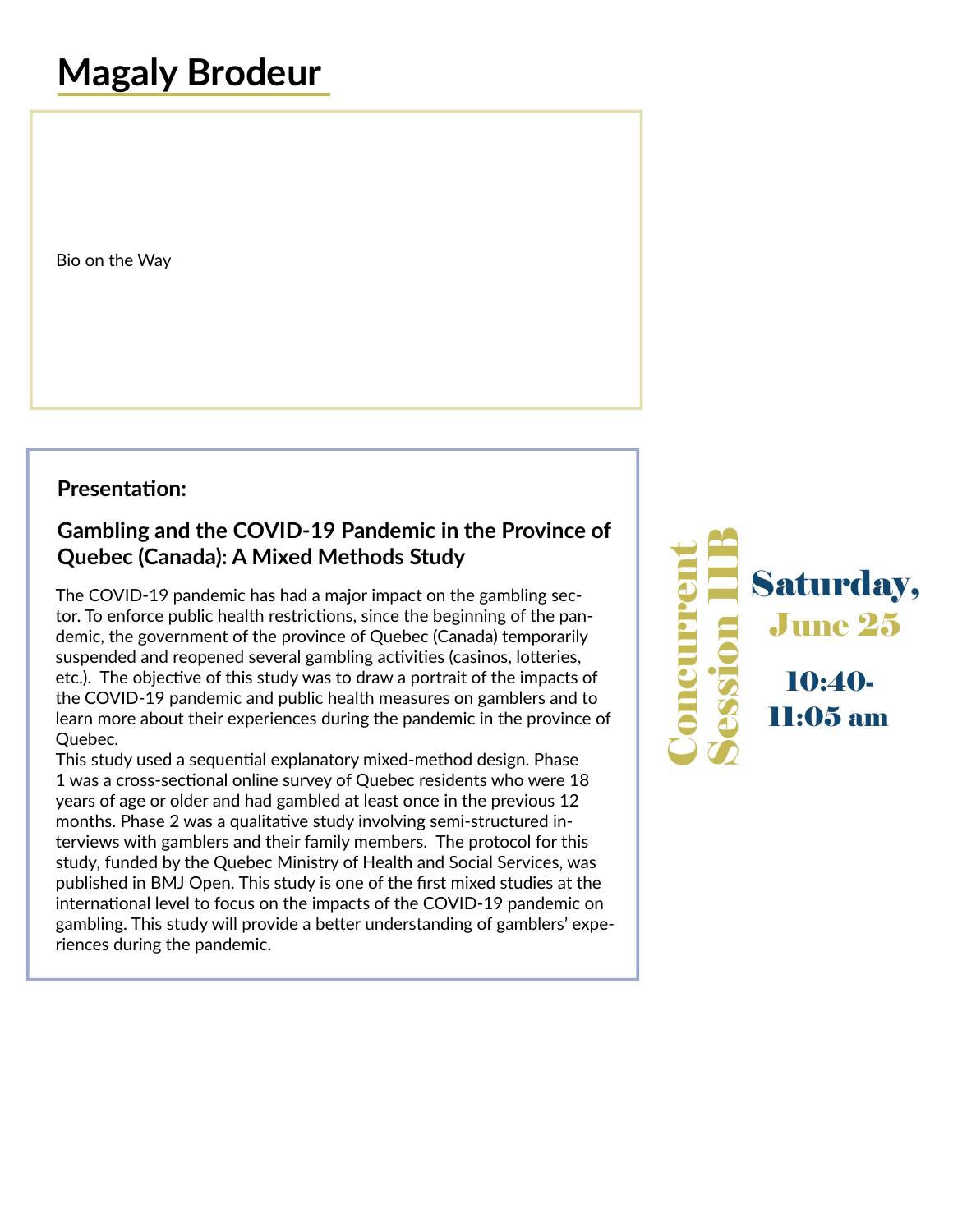# **Andrew Kim**



Hyoun S (Andrew) Kim (PhD) is an assistant professor in the Department of Psychology at Ryerson University. Dr. Kim completed his PhD in clinical psychology at the University of Calgary and a CPA accredited psychology residency at The Royal Ottawa Mental Health Centre in the Substance Use and Concurrent Disorders Program. He is also the Chair of CPA's Addiction Psychology. Dr. Kim's clinical interests are in providing evidence-based care for people with co-occurring addictions and mental health difficulties. Relatedly, his research interest lies in developing an integrated treatment for substance and behavioural addictions and their mental health comorbidities.



### **Presentation:**

# **Are the Causes and Symptoms of Gambling Disorder Similar to Substance Use Behavioural Addiction? Examining the Perspectives of People with Lived Experiences.**

The presentation will describe the results of two large-scale studies that investigated the perceived causes (N=1,210; Study 1) and most important symptoms (N=857; Study 2) of gambling, substance use, and video game problems from people with lived experiences using the Syndrome Model of Addiction as a theoretical framework. Thematic content analysis was used to analyze the qualitative responses. In Study 1, 10 unique categories were identified for the perceived causes. Coping with negative emotions was the most common perceived cause for gambling, substance use, and gaming, accounting for 35.65% of all responses. Statistically significant differences were found in six of the 10 categories in the proportion of the perceived causes. Social determinants of health, specifically lack of finances, were a common perceived cause of gambling (14.83%) compared to substance use (2.69%) and video games (0%). In Study 2, 14 unique categories were identified for the most important symptoms. Dependence symptoms (e.g., craving) were the most endorsed symptom for video games (25.07%) and alcohol (28.4%), while financial harms were the most endorsed symptom for gambling (31.61%). Statistically significant differences were found in eight of the 14 categories. The results of the present research suggest that while there is some overlap in both the causes and symptoms across addiction from the perspectives of people with lived experience, there are also important differences. Specifically, financial-related factors are important to understanding both the etiological and clinical expression of gambling disorder. The presentation will conclude with the clinical and theoretical implications of the findings.